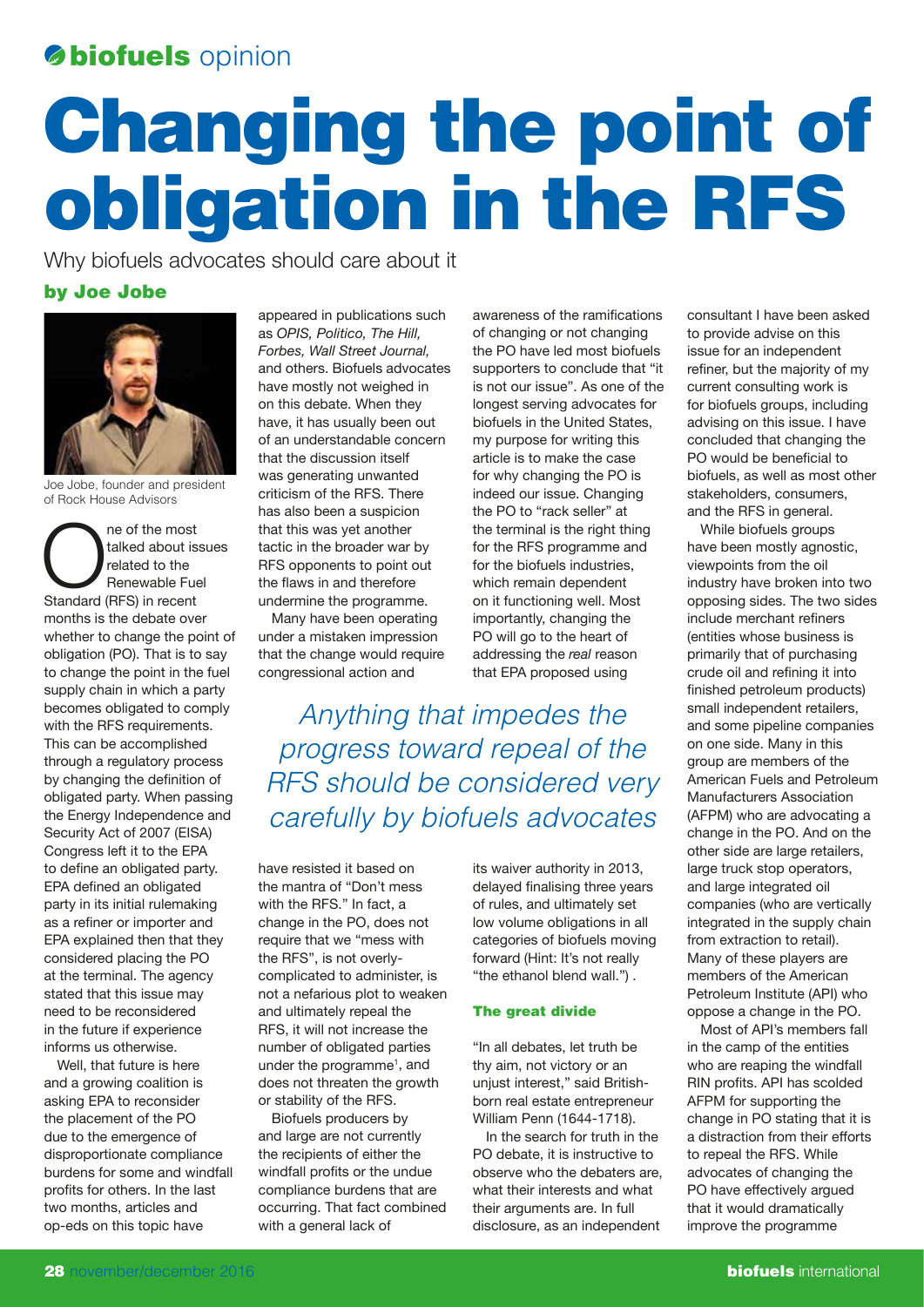# opinion biofuels

by fixing an inherent flaw that is creating unintended consequences, API members have said that they don't want to do anything that fixes the programme because it would hinder their ability to repeal it. In a recent media call, an API spokesman stated that they have been making real progress in their long effort to repeal the RFS and all of the focus on changing the PO has been a distraction that is impeding that progress. In my view, anything that impedes the progress toward repeal of the RFS should be considered very carefully by biofuels advocates.

For many years and for reasons unrelated to the RFS, the large integrated oil majors have been reducing their emphasis on refining, focusing their businesses to an ever greater extent on upstream exploration and downstream distribution and retail. This now leaves them with a relatively small obligation under the RFS associated with their small refining footprints relative to their large distribution and retail activities. These downstream assets are key to enabling the blending of ethanol into petrol and biodiesel into diesel. With low compliance requirements and high blending capabilities, most integrated oil majors are generating large net RIN surpluses, which have become for them significant new profit centres. They also end up RIN-long on biodiesel, which disincentives them from making any infrastructure investments to expand their blending capability.

Merchant refiners, on the other hand, whose core business is refining, are the primary obligated parties under the programme. Yet because of where they reside in the supply chain, independent refiners have the most limited ability to actually blend biofuels in order to comply with their obligation. Refiners make finished products and

originate them to the pipeline for their customers, who then ship them to downstream terminals. Pipelines though, have not traditionally been accessible to biofuels and have been almost exclusively the domain of pure petrol and pure diesel with nearly

A recent *Wall Street Journal*  article laid out the inequities under this system, with some parties becoming enriched, while other parties burdened to the point of pending potential insolvency.2 These imbalances were never meant to be and they do

Most integrated oil majors are generating large net RIN surpluses

all biofuels blending being forced to occur at the terminal or retail levels rather than at the refinery or pipeline head.

#### Truck stop operators

As a result, independent refiners have limited ability to meet their blending obligations by actually blending biofuels. Their only other option then is to purchase RINs from the large integrated oil companies or large diesel retailers (truck stops). The oil majors end up with their RINs by blending E10 into their petrol like they had been doing before RFS2. Truck stop operators, who are not obligated parties, generate a large number of RINs to sell to obligated parties generating huge profits. For biodiesel, about a third of the RINs come from imported biodiesel, almost all of which is subsidised by foreign governments before entering the US. The imported biodiesel is advantaged over domestic biodiesel because the imports can also take the blender's tax credit, and the value of the RIN, creating a significant windfall for truck stop operators.

not need to continue. For us in the biofuels community, they create significant market inefficiencies and are destabilising throughout the supply chain.

Thankfully, the solutions are easily available to us through an EPA administrative change in the PO. Similarly, a modest tweak in the biodiesel tax credit from one directed at blenders to one available to domestic producers will allow for a system in which the RFS requirements are filled to a much greater extent by domestically produced product. Neither of these solutions is beyond our collective reach, and producers of American fuels, both petroleum and renewable, should work together to achieve them.

#### Windfall RIN profits

One of the most potent arguments by the large integrated oil companies is that the advocates for a change in PO are simply parties who did not make the proper investments to comply with the RFS, and now they want to be

**UNITED STATES ENVIRONMENTAL** PROTECTION AGENCY

EPA defined an obligated party in its initial rulemaking as a refiner or importer

bailed out by punishing those parties that did make the proper investments.

A closer look reveals a different picture. As I laid out before, this is not the case because the large integrated oil companies and truck stops did not make major infrastructure investments to receive their windfall RIN profits, at least not the types of investments that would be required of refiners to blend more biofuels. Since biofuels are almost exclusively blended at or below the rack, merchant refiners reside in the point of the supply chain that is most limited to blend biofuels.

In order to blend enough biofuels to meet their obligation, merchant refiners would not simply be required to invest in some additional tanks, pipes or pumps. If that were all that was required they would have done it already. No, in order to meet their obligations by actually blending biofuels, they would have to buy up whole new businesses at a different part of the supply chain which have little to do with their core business, and then invest in the additional tanks, pipes, and pumps. Specifically, they would have to buy up wholesale distributorships that are integrated or aligned with retail stations. That is the point in the supply chain where blending occurs, and RINs are separated and sold. Not surprisingly then, this has become the place where RFS value has been concentrated. And because of the current PO, these RINs are sold at an artificially high price back to the merchant refiners who have no choice but to buy them.

Think about this for a moment – because of one rather obscure ruling (definition of obligated party) in a large and very worthy government programme, regulated entities are expected not just to make modest investment upgrades in order to comply with the law, but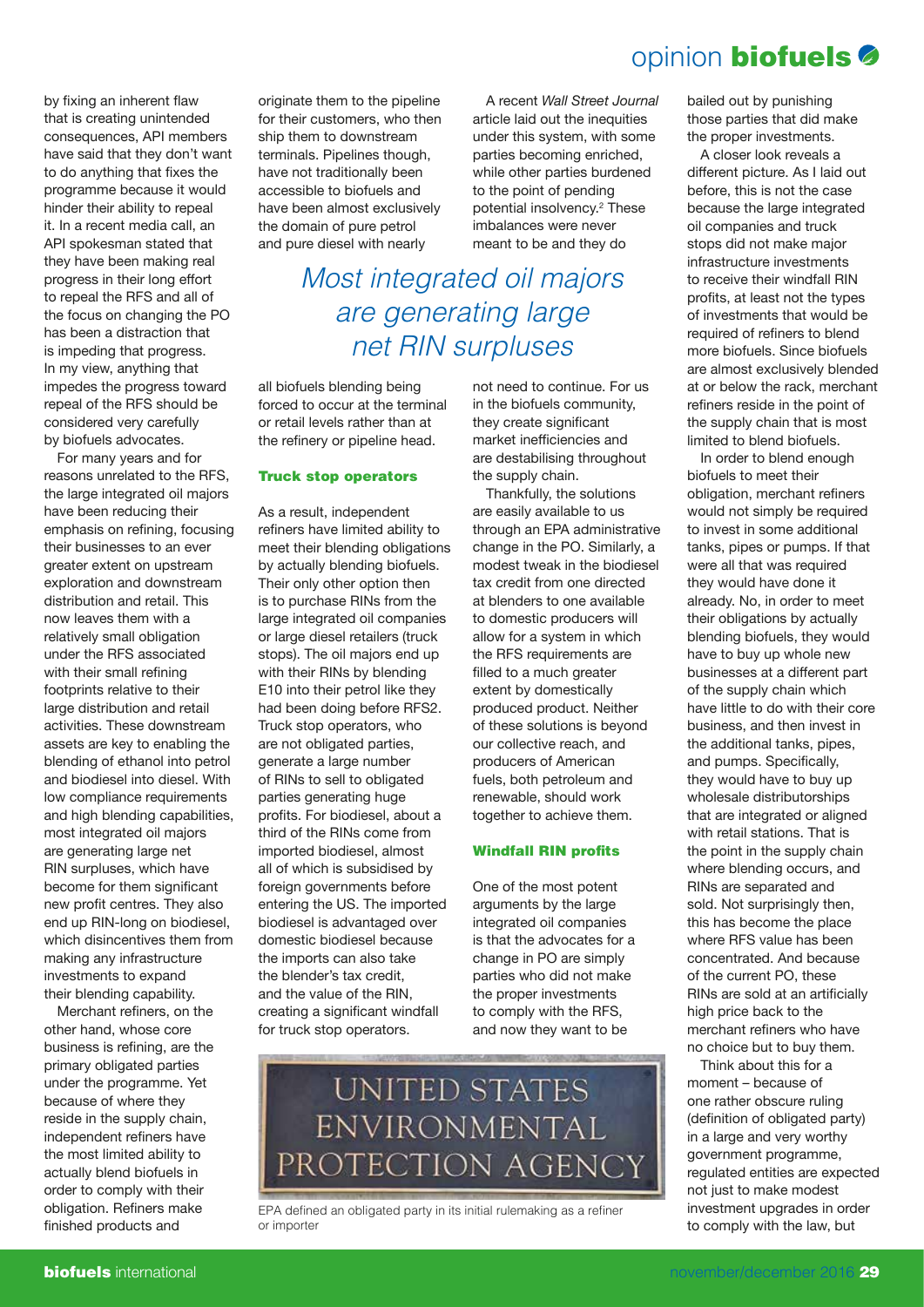## **biofuels** opinion

would have to buy up entirely new integrated businesses that are not necessarily even for sale, and then make investment upgrades in order to comply with the law.

Effectively, if merchant refiners want to comply with the biofuel blending requirements by actually blending biofuels, which is the point of the law, they would need to vertically integrate. They would have to buy up integrated downstream assets, which would cause them to become an integrated oil company and compete with the oil majors in that business.

This is simply not a realistic option. Even if it was realistic, and even if the Federal Trade Commission were to allow it, it would not be a desirable goal for the programme, consumers, or the country. We don't want to disadvantage independent refiners and independent small retailers in favour of the big oil companies, who already have enough advantages going for them. It is an unintended consequence of setting the PO in the wrong place, a situation that can be corrected by the EPA without overhauling the programme or unfairly harming anyone, while realising significant benefits in reaching the worthwhile goals of the RFS.

We know the oil majors haven't made major investments in blending infrastructure because a) they say they haven't in their investor reports and other

## Regulations should aim to strengthen competition, not weaken it

public documents $3$ , and b) because they are calling for a repeal of the RFS. If they had made major investments in biofuels or blending infrastructure, they would likely not want to strand those investments. Merchant refiners on the other hand have made investments in biofuels, and favour changing PO over repeal.<sup>4</sup> Also, merchant refiners are mostly publicly traded companies, who have been forced to report to their investors the harm that has been done because of their limited ability to comply with the RFS other than buying artificially highpriced RINs. Their stock prices have suffered from this.<sup>5</sup>

But if all refineries share the cost of compliance proportional to their refinery capacity, aren't they all on a level playing field competitively? No, because independent refineries have to compete with the refineries of the majors, who have a smaller refinery footprint than they have a distribution and retail footprint. This is not because they designed their businesses this way to take advantage of and obscure definition in the RFS that was promulgated in 2011, this is the way they have been for many years. Because big oil



Merchant refiners are the primary obligated parties under the RFS

companies are blending E10 anyway, they end up RIN-long, so they don't have to buy RINs, they are able to use their own RINs to comply with their obligation. Then they even get to sell their surplus RINs for a windfall profit back to their competitor merchant refiners.<sup>6</sup>

This contradicts two fundamental principles of good government regulation. First, regulations should aim to strengthen competition not weaken it. Second, effective regulation must be careful to place requirements on the proper parties who have the ability to comply, otherwise the incentives to accomplish the regulatory goals are misaligned.

### Unintended consequences of inaction

The RFS2 is a good law and it is currently working to achieve the goal of drawing biofuels into the marketplace. But it would work much better if the PO was changed to the terminal, because it would not only address the flaws discussed above, it would benefit biofuel producers in the following six ways:

1. EPA has stated that the "ethanol blend wall" is the primary reason for delayed rules and lower proposed volumes in all categories. (See number 6 below.) The current point of obligation incentivises RIN-long parties (the oil majors and large retailers) to not invest in ways that push through the blend wall because it would reduce the value of their RIN inventory. To the extent that there is an ethanol blend wall, moving the PO to the rack would help push through it by incenting the promotion of higher blends by obligated

parties who will need offtake for their blended wet gallons.

2. It would incentivise investment in biodiesel blending infrastructure at terminals. Rack sellers pulling diesel fuel off the pipeline would now have a proportional obligation attached to those diesel gallons. The most cost-effective way to meet that obligation would be to blend actual wet gallons right there at the terminal, incentivising rack seller obligated parties to collectively invest in biodiesel blending infrastructure. Available blending infrastructure at terminals across the country dramatically improve the logistics and economies of scale for biodiesel. It also has advantages for local and regional biodiesel producers over importers.

3. Aligning the point of obligation at the point where actual compliance (blending) occurs makes the burden of compliance more proportional so that no parties are overly burdened and no parties are overly enriched. This is the same way that federal excise tax is administered. This maximises the amount of compliance that occurs through the actual blending of wet gallons.

Ultimately, obligated parties' RIN activity could possibly be integrated into the ExSTARS system (Excise Summary Terminal Activity Reporting System) to marry up fuel excise taxes and RIN activity and reporting, further strengthening the efficiency of the programme. This will result in more transparency and less RIN speculation, increasing the demand for actual gallons of biofuels at terminals making biofuel prices higher while making RIN prices lower. Lower and more stable RIN prices will reduce the overall compliance cost of the programme – something OMB and EPA have indicated is one of their top considerations in setting RVOs.